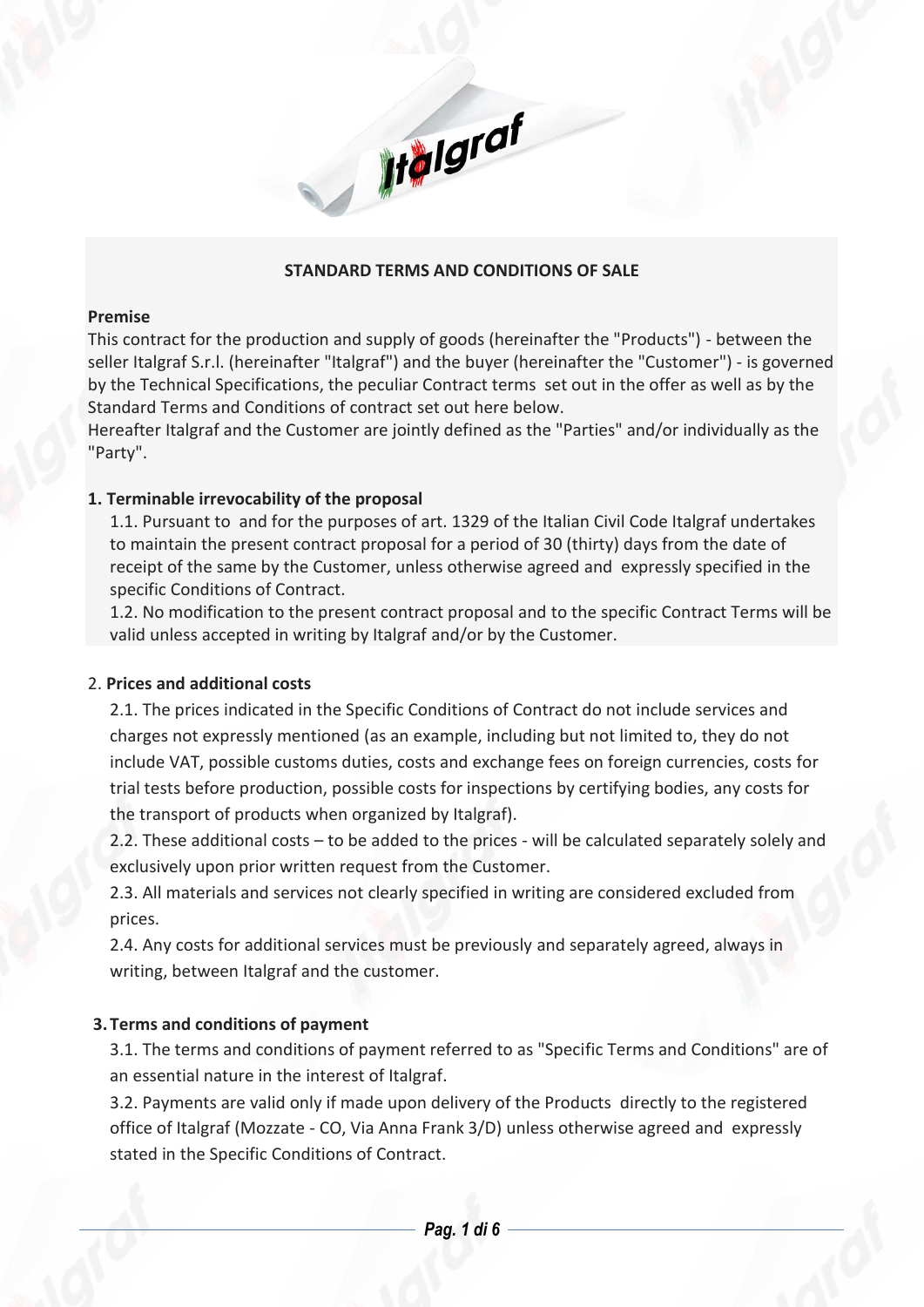# **4. Limitations to the right to raise objections**

4.1. The Customer acknowledges and agrees that, should any dispute arise with Italgraf in relation to the Products, this dispute cannot constitute a reason for suspension, extension and/or modification of the agreed payment terms, pursuant to art. 1462 of the Italian Civil Code.

**If algraf** 

## **5. The loss of the favourable term and suspension of deliveries**

5.1. The Customer acknowledges and accepts that non-payment of the price (or of an installment of the price, if the possibility of payment by instalments has been expressly agreed upon in the aforementioned Specific Contract Conditions) will automatically result in the loss of the favourable term pursuant to art. 1186 of the Italian Civil Code and will determine the automatic suspension of deliveries of the Products underway.

## **6. Default interests and monetary revaluation in case of delayed payment or non-payment**

6.1. In the event of Customer's failure to comply with the payment terms specified in the aforementioned Specific Conditions of Contract, Italgraf shall be entitled to payment of default interest pursuant to Legislative Decree no. 231 of .10.2002, in addition to monetary revaluation.

6.2. Interests for late payment and monetary revaluation will become automatically effective (without the need for a formal notice) from the day following the expiring date for payment provided for in the Specific Conditions of Contract.

# **7. Delivery, tolerances and order fulfilment**

7.1. The Products will be delivered to the Customer ex works Italgraf (EXW "Incoterms 2017 ICC") on suitable pallets, unless otherwise agreed and expressly specified in the Specific Conditions of Contract.

7.2. Unless different percentages are specified in the aforementioned Specific Conditions of Contract, the contract is also fulfilled with the delivery to the Customer of a greater or lesser quantity of products than agreed, provided that it is within a maximum tolerance of 5%. 7.3. If, in the aforementioned Specific Contractual Conditions, activities by the customer are agreed (including but not limited to: supply of materials to be processed, sending of files, approval of printing proofs) delivery times of the products to the Customer will be subordinated to compliance by the Customer with the times for the performance of these activities.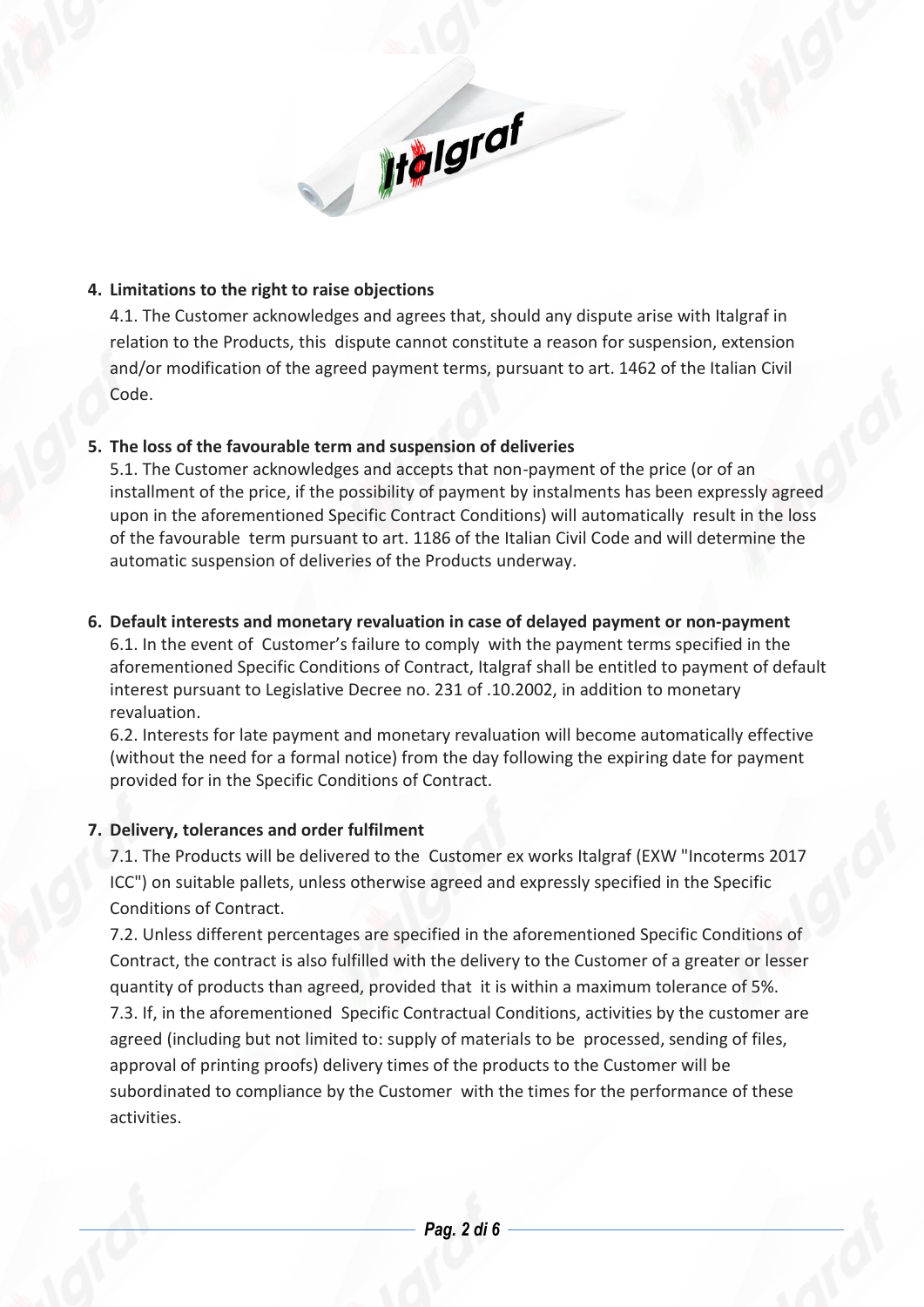# **8. Materials supplied by the Customer and related quantities**

8.1. If in the aforementioned Special Conditions of Contract it is agreed that the Customer must provide Italgraf with semi-finished materials to be processed , the Customer undertakes to send in advance to Italgraf an exact sampling of these materials to allow Italgraf to verify the costs and feasibility of the project and to accept in writing the project itself.

Iralgraf

8.2. If the Customer does not send said sampling or it is different from the materials then actually supplied for production, Italgraf reserves the right to verify the costs and the feasibility of the project before starting each production and, if appropriate, to reject it. It is expressly agreed between the Parties that in no case the receipt of semi-finished materials and / or samples of such materials for processing will constitute and/or be construed as Italgraf's tacit acceptance to carry out the project.

 8.3. All costs incurred for the verification activities indicated in articles 8.1. and 8.2. shall, in any case, be borne by the Customer who accepts as of now the debit and the relative invoicing according to the terms and conditions indicated in the Specific Conditions of Contract. 8.4. In the case provided for in art. 8.1. the Customer undertakes - due to unavoidable production waste - to supply Italgraf with a surplus quantity of materials according to the percentages indicated in the specific Contractual Conditions.

8.5. If such excess supply does not occur, the Customer acknowledges and agrees that Italgraf will not be able to guarantee delivery of Products in the required quantity and that the order will be deemed as fulfilled, expressly exonerating Italgraf from any responsibility in this regard. 8.6. In any case, the materials supplied by the Customer must show on the packaging (for example, but not limited to, pallets, cartons, boxes, etc.) specification, among other things, of the exact quantity contained. Otherwise, the Customer acknowledges and agrees that Italgraf will not be able to guarantee delivery of Products in the required quantity and that the order will be deemed as fulfilled, expressly exonerating Italgraf from any responsibility in this regard.

# **9. Retention of title**

In compliance with the provisions of Legislative Decree no. 231/2002 as well as by art. 1523 of the Italian Civil Code, Italgraf will retain ownership of the Products delivered until they are fully paid and payment of any possible related additional costs has been made by the Customer.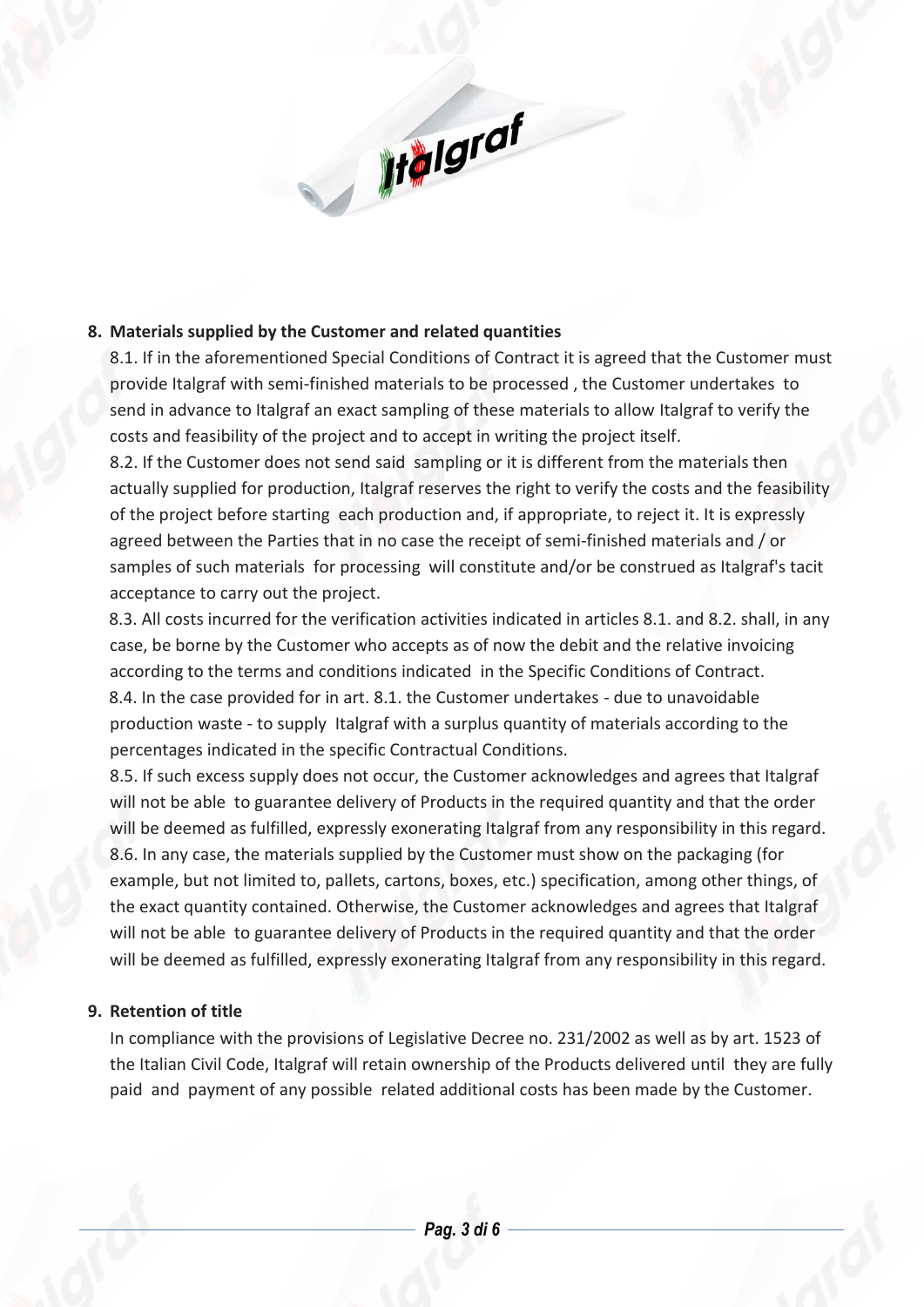#### **10. Delays**

10.1. Italgraf's delays in the delivery of the Products due to force majeure (including but not limited to, strikes, wars, natural disasters, etc ...) and / or events not attributable to Italgraf ( including but not limited to, delays or non-deliveries by suppliers, of any kind, and for any reason) shall not allow the Customer in any case to request the termination of this contract and / or compensation for direct or indirect damages due to delayed delivery .

**Italgraf** 

# **11. Transport at the Customer's own risk**

11.1 Unless otherwise expressly agreed in the aforementioned Specific Conditions of Contract, the Products are always carried at Customer's own risk and peril, even if transported by means provided by Italgraf.

## **12. Complaints**

12.1. Any complaints of non-conformity of Products delivered to the Customer accompanied by reasons for the nature of such non-compliance and a copy of the transport documents relating to said Products - must be raised by the Customer and sent to Italgraf by registered letter with return receipt and /or by e-mail PEC, in writing and under penalty of forfeiture, within 8 (eight) days from the date of delivery of the Products. After this time has elapsed without Italgraf having received any claim, the Customer loses the right to raise claims of non-compliance of the Products and the entire supply will be deemed accepted by the Customer in an unconditional and irrevocable way.

12.2. The Products for which a claim of non-conformity has been raised must be returned to Italgraf within 15 (fifteen) days from the date of delivery of such Products to the Customer, for verification as appropriate, it being understood that the supply for the remaining part of uncontested Products shall be deemed accepted. In default, the Products not returned on time will be deemed accepted by the Customer unconditionally and irrevocably*.*

# **13. Uncollected products, storage and related costs**

13.1. Products not collected by the Customer on the agreed delivery date will be charged and invoiced anyway and will remain available to him for a period of 30 (thirty) days. 13.2. The storage of said Products will be free of charge for 10 (ten) days from the agreed delivery date. After this period, the "Customer" will be charged a daily cost of €0.50 (Euro zero / fifty), VAT excluded, for each single pallet used for storage.

# **14. Customer's prior authorization to destroy the Products**

14.1. In case of non-collection of the Products within 3 (three) months from the agreed delivery date, the Client hereby - any exception removed in this respect- authorizes "Italgraf" to destroy said Products, with consequent charging and invoicing for this activity.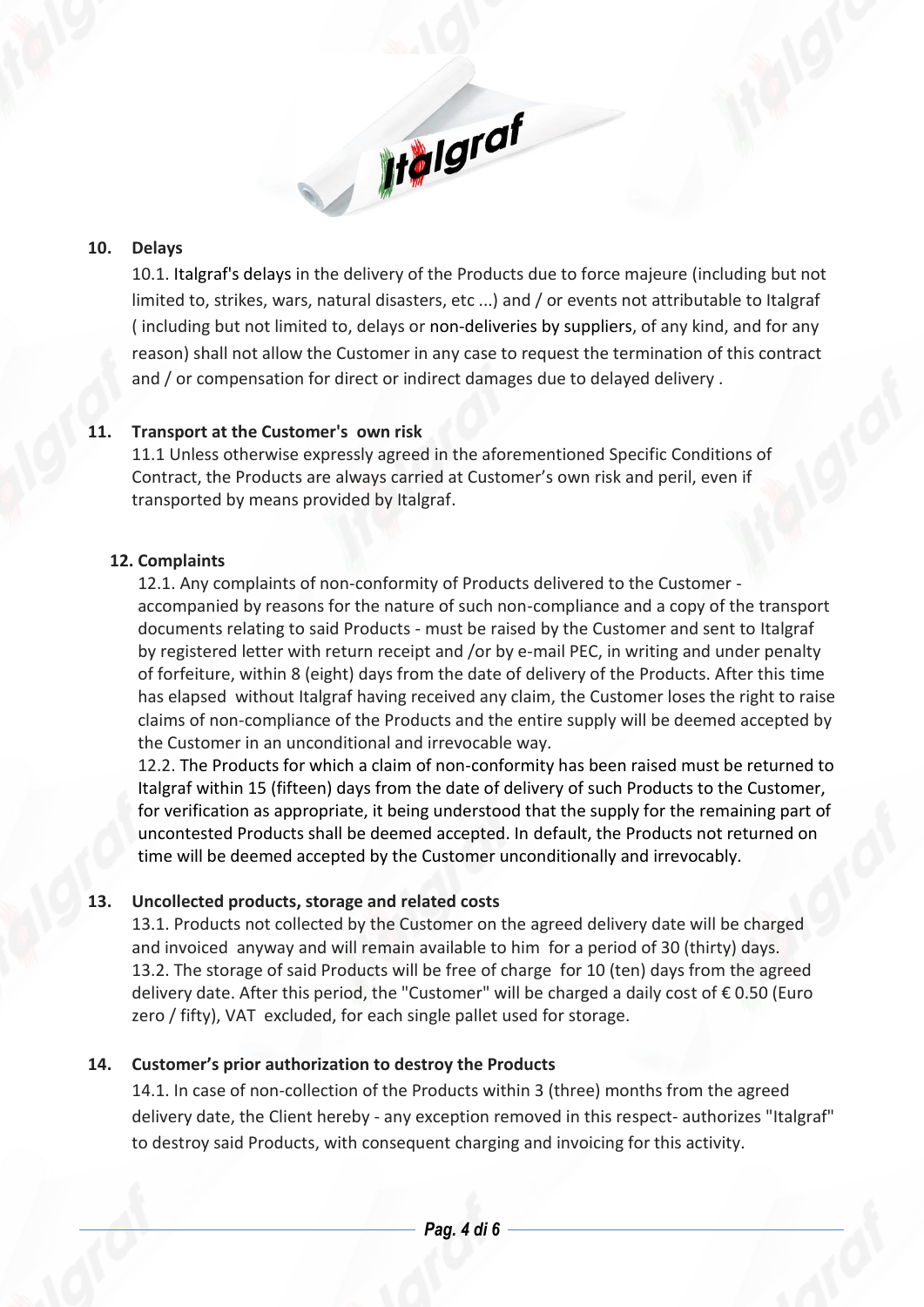#### **15. Guarantees**

15.1. Italgraf guarantees that the Products are free from faults and / or defects.

**Ifalgraf** 

15.2. Italgraf Products are guaranteed for 18 months from the date of delivery and provided that:

(i) they are still intact and only tested (no more than 2% of the total area).

(ii) they have been stored at a temperature between  $+5\degree/ +40\degree$  in a non-humid environment.

The Parties agree to proceed in a contradictory manner to ascertain the conditions set out in points (i) and (ii) above.

15.3. The warranty expires immediately upon use by the Customer, including sales intended for subsequent use.

## **16. Information and consent**

16.1. The Customer expressly authorizes Italgraf to process any personal data that Italgraf may come into possession of in execution of this contract, pursuant to the Italian Privacy Law and undertakes to process them in accordance with EU Regulation 2016/679 of 27.4.2016 once it becomes applicable in all EU Countries.

#### **17. Notifications**

17.1. All communications between the Parties pursuant to this contract shall be made by registered letter with return receipt or by e-mail PEC to the following addresses: (i) with regard to Italgraf:

ufficiocommerciale@italgrafsrl.it;

e-mail PEC: italgraf@itpec.it; is

(ii) as to the Customer:

#### [●];

PEC e-mail: [●].

17.2. Each Party may change the address to which notifications or other communications must be sent, by notifying the other Party of such change of address as provided for in this article.

#### **18. Miscellaneous**

18.1. Should any article of this contract be considered invalid or ineffective, such defect will not result in the invalidity of the remaining articles of this contract, which will continue to be in full force and effect.

18.2. Possible tolerances of even repeated breaches by each Party of obligations arising from or resulting from this contract can never constitute precedent, nor affect the validity of the other clauses of this contract or those infringed.

18.3. This contract cancels and replaces any other previous agreement or negotiation that